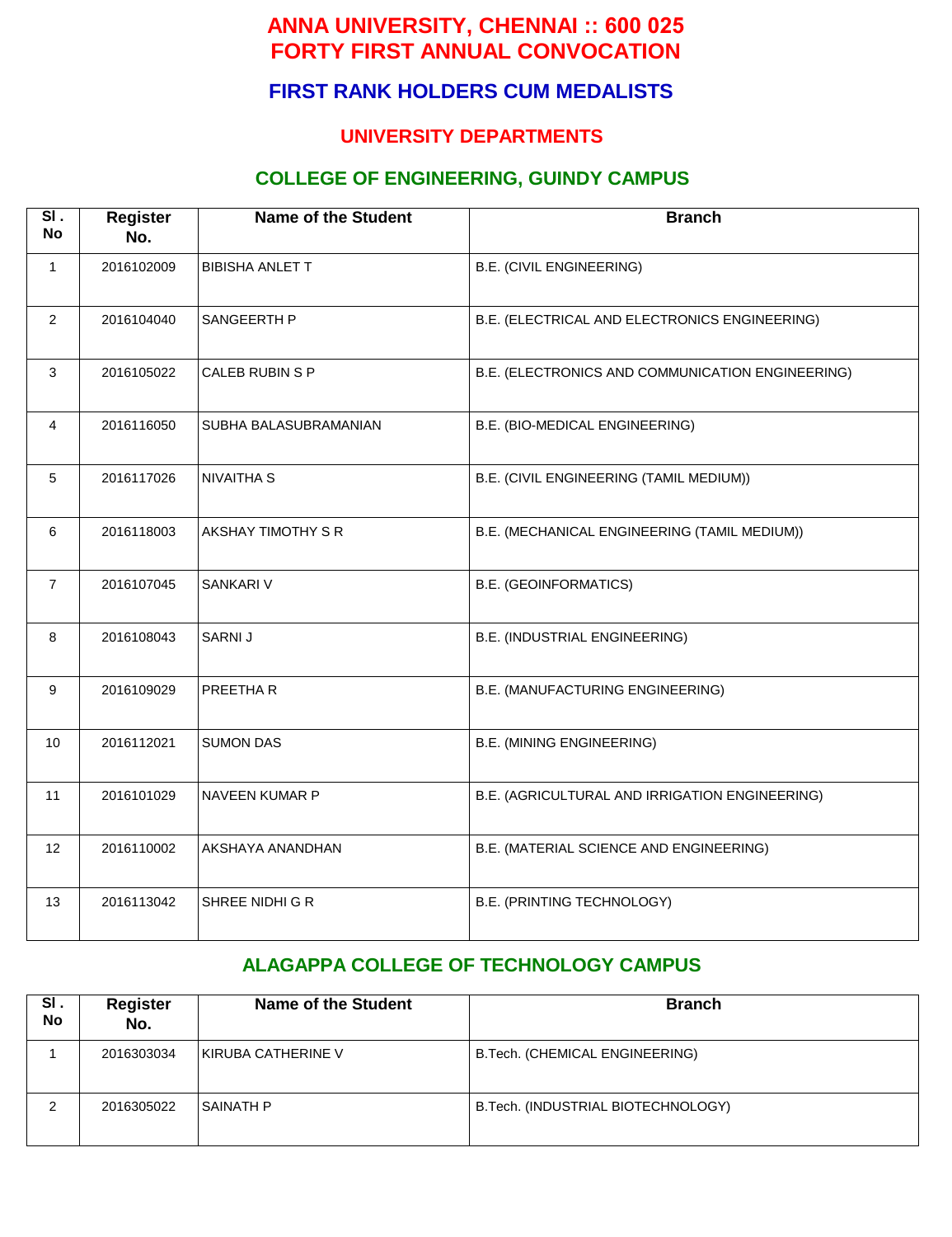# **FIRST RANK HOLDERS CUM MEDALISTS**

#### **UNIVERSITY DEPARTMENTS**

#### **ALAGAPPA COLLEGE OF TECHNOLOGY CAMPUS**

| SI.<br>No      | <b>Register</b><br>No. | <b>Name of the Student</b> | <b>Branch</b>                                  |  |
|----------------|------------------------|----------------------------|------------------------------------------------|--|
| 3              | 2016306005             | <b>AMIRTHA P</b>           | B.Tech. (LEATHER TECHNOLOGY)                   |  |
| 4              | 2016309024             | LAVANYA M                  | B.Tech. (TEXTILE TECHNOLOGY)                   |  |
| 5              | 2016304038             | <b>VASAVIH</b>             | B.Tech. (FOOD TECHNOLOGY)                      |  |
| 6              | 2016301008             | ANNUSSHYA S                | B.Tech. (CERAMIC TECHNOLOGY)                   |  |
| $\overline{7}$ | 2016308009             | DEVI S                     | B.Tech. (PHARMACEUTICAL TECHNOLOGY)            |  |
| 8              | 2016310026             | SOWMIYA S                  | B.Tech. (APPAREL TECHNOLOGY)                   |  |
| 9              | 2016311049             | SURIYA NARAYANAN R         | B.Tech. (PETROLEUM ENGINEERING AND TECHNOLOGY) |  |

#### **SCHOOL OF ARCHITECHTURE AND PLANNING CAMPUS**

| SI.<br>No | <b>Register</b><br>No. | <b>Name of the Student</b> | <b>Branch</b> |
|-----------|------------------------|----------------------------|---------------|
|           | 2015701004             | <b>BHUVANESHWARI G</b>     | B.Arch.       |

#### **MADRAS INSTITUTE OF TECHNOLOGY CAMPUS**

| SI.<br><b>No</b> | <b>Register</b><br>No. | <b>Name of the Student</b> | <b>Branch</b>                                      |  |
|------------------|------------------------|----------------------------|----------------------------------------------------|--|
|                  | 2016501017             | <b>GOKULNATH R</b>         | B.E. (AERONAUTICAL ENGINEERING)                    |  |
| 2                | 2016502545             | SIVA S                     | B.E. (AUTOMOBILE ENGINEERING)                      |  |
| 3                | 2016503547             | SARAN V S                  | B.E. (COMPUTER SCIENCE AND ENGINEERING)            |  |
| 4                | 2016505516             | <b>HARSHAVARDINI S</b>     | B.E. (ELECTRONICS AND INSTRUMENTATION ENGINEERING) |  |
| 5                | 2016509011             | <b>GANESHKUMAR V</b>       | B.E. (MECHANICAL ENGINEERING)                      |  |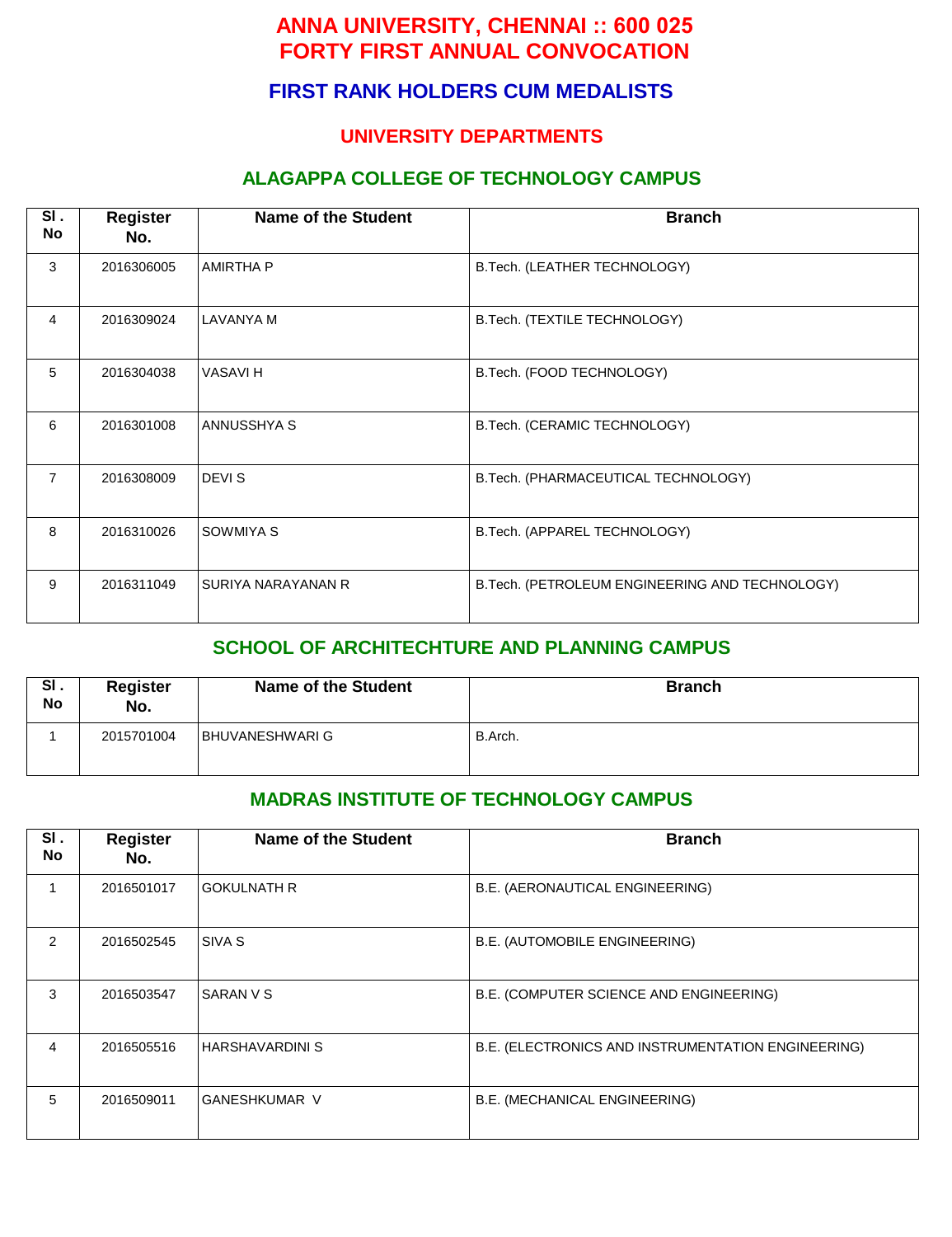## **FIRST RANK HOLDERS CUM MEDALISTS**

### **UNIVERSITY DEPARTMENTS**

## **MADRAS INSTITUTE OF TECHNOLOGY CAMPUS**

| SI.<br><b>No</b> | <b>Register</b><br>No. | Name of the Student | <b>Branch</b>                             |
|------------------|------------------------|---------------------|-------------------------------------------|
| 6                | 2016509025             | KIRAN S             | B.E. (MECHANICAL ENGINEERING)             |
| 7                | 2016507021             | ∣MAGESHWARI S       | B.E. (PRODUCTION ENGINEERING)             |
| 8                | 2016506062             | I PRIYANKA T        | B.Tech. (INFORMATION TECHNOLOGY)          |
| 9                | 2016508048             | SHALU S K           | B. Tech. (RUBBER AND PLASTICS TECHNOLOGY) |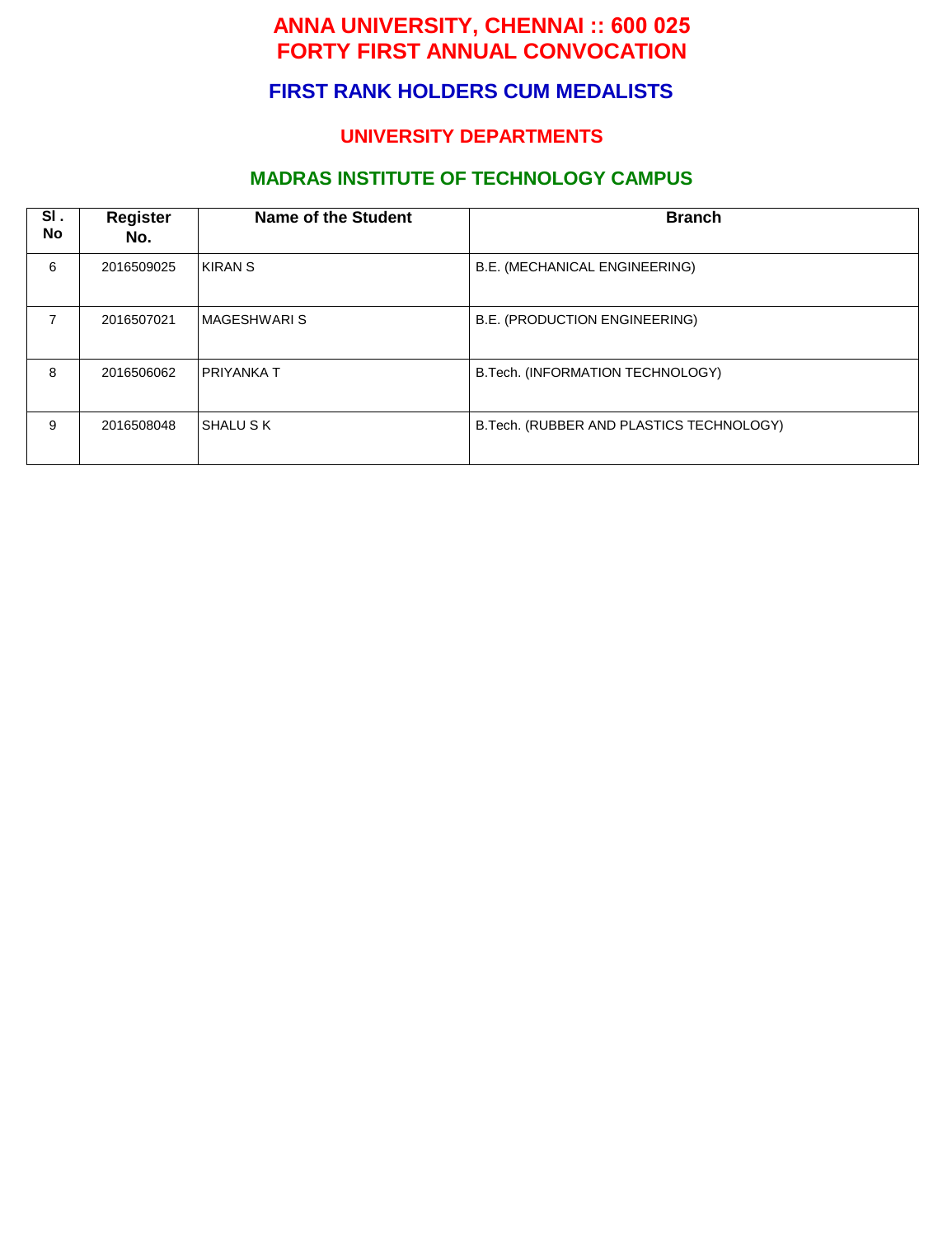## **FIRST RANK HOLDERS CUM MEDALISTS**

### **NON AUTONOMOUS AFFILIATED COLLEGES**

| SI.<br><b>No</b> | <b>Register</b><br>No. | <b>Name of the Student</b>  | <b>Branch</b>                                                   | <b>Name of the College</b>                                 |
|------------------|------------------------|-----------------------------|-----------------------------------------------------------------|------------------------------------------------------------|
| $\mathbf{1}$     | 211316101007           | <b>PAVITHRA S</b>           | B.E. (AERONAUTICAL ENGINEERING)                                 | P.B. COLLEGE OF ENGINEERING                                |
| $\overline{2}$   | 211616102028           | PRAHLATHA VARADHAN T P<br>м | B.E. (AUTOMOBILE ENGINEERING)                                   | RAJALAKSHMI ENGINEERING COLLEGE                            |
| 3                | 111716103033           | <b>JAYANTHI R</b>           | <b>B.E. (CIVIL ENGINEERING)</b>                                 | R.M.K. ENGINEERING COLLEGE                                 |
| 4                | 412516104070           | <b>KEERTHIBALA V</b>        | <b>B.E. (COMPUTER SCIENCE AND</b><br>ENGINEERING)               | SRI SAIRAM ENGINEERING COLLEGE                             |
| 5                | 111516105088           | SHRUTHI J                   | B.E. (ELECTRICAL AND ELECTRONICS<br>ENGINEERING)                | R.M.D. ENGINEERING COLLEGE                                 |
| 6                | 111516106011           | AMALASWEENA M               | <b>B.E. (ELECTRONICS AND</b><br>COMMUNICATION ENGINEERING)      | R.M.D. ENGINEERING COLLEGE                                 |
| $\overline{7}$   | 312316107092           | <b>KOWSALYA N</b>           | <b>B.E. (ELECTRONICS AND</b><br>INSTRUMENTATION ENGINEERING)    | ST.JOSEPH'S COLLEGE OF ENGINEERING                         |
| 8                | 712916108051           | <b>SONIYA S</b>             | B.E. (AGRICULTURE ENGINEERING)                                  | RVS TECHNICAL CAMPUS-COIMBATORE                            |
| 9                | 412516112003           | <b>ADITHYA G</b>            | <b>B.E. (INSTRUMENTATION AND</b><br><b>CONTROL ENGINEERING)</b> | SRI SAIRAM ENGINEERING COLLEGE                             |
| 10               | 911516113003           | ARIVANANTHAPANDIYAN M       | <b>B.E. (MARINE ENGINEERING)</b>                                | MOHAMED SATHAK ENGINEERING COLLEGE                         |
| 11               | 312316114174           | <b>SRIMAN BHARADWAJ M G</b> | B.E. (MECHANICAL ENGINEERING)                                   | ST.JOSEPH'S COLLEGE OF ENGINEERING                         |
| 12               | 210416115044           | SAMUEL PRIYAN M             | B.E. (MECHATRONICS ENGINEERING)                                 | CHENNAI INSTITUTE OF TECHNOLOGY                            |
| 13               | 312816116005           | ANBARASAN N                 | B.E. (MECHANICAL AND AUTOMATION<br>ENGINEERING)                 | AGNI COLLEGE OF TECHNOLOGY                                 |
| 14               | 412516120001           | <b>ABISH S</b>              | B.E. (PRODUCTION ENGINEERING)                                   | SRI SAIRAM ENGINEERING COLLEGE                             |
| 15               | 211616121030           | DHILEEP V                   | B.E. (BIO-MEDICAL ENGINEERING)                                  | RAJALAKSHMI ENGINEERING COLLEGE                            |
| 16               | 312216121018           | KAVYA VIJAYA KANNAN         | B.E. (BIO-MEDICAL ENGINEERING)                                  | SRI SIVASUBRAMANIYA NADAR COLLEGE OF<br><b>ENGINEERING</b> |
| 17               | 312216121025           | LINDHIYA L AN               | B.E. (BIO-MEDICAL ENGINEERING)                                  | SRI SIVASUBRAMANIYA NADAR COLLEGE OF<br><b>ENGINEERING</b> |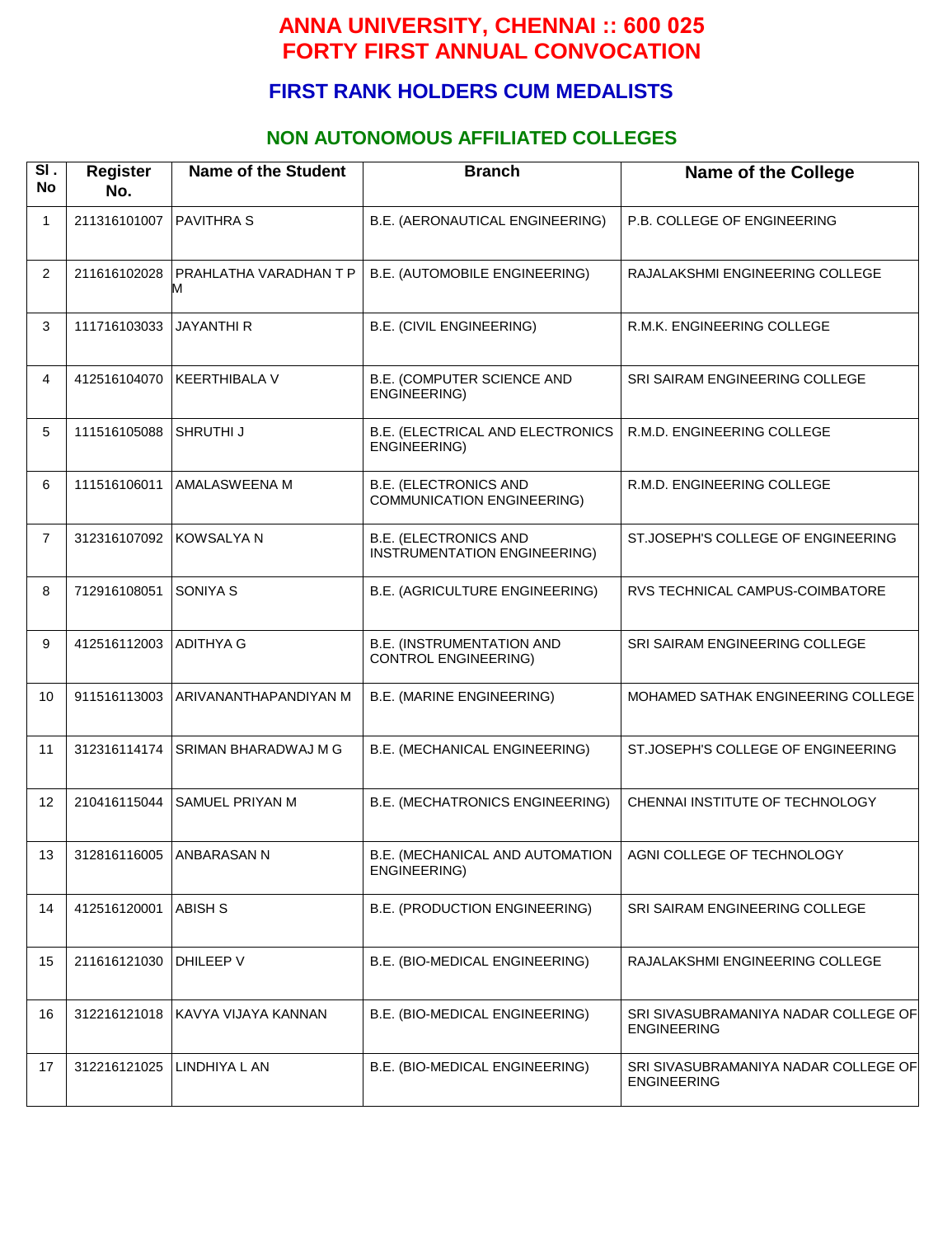## **FIRST RANK HOLDERS CUM MEDALISTS**

### **NON AUTONOMOUS AFFILIATED COLLEGES**

| SI.<br><b>No</b> | <b>Register</b><br>No. | <b>Name of the Student</b> | <b>Branch</b>                                           | <b>Name of the College</b>                                            |
|------------------|------------------------|----------------------------|---------------------------------------------------------|-----------------------------------------------------------------------|
| 18               | 612216124066           | <b>VANITHA SRIV</b>        | <b>B.E. (MEDICAL ELECTRONICS</b><br><b>ENGINEERING)</b> | SENGUNTHAR COLLEGE OF ENGINEERING                                     |
| 19               | 810016126045           | <b>SUCEELA S</b>           | <b>B.E. (CIVIL ENGINEERING (TAMIL</b><br>MEDIUM))       | UNIVERSITY COLLEGE OF ENGINEERING.<br>TIRUCHIRAPPALLI (BIT CAMPUS)    |
| 20               | 810016127046           | SURIYA NARAYANAN C G       | <b>B.E. (MECHANICAL ENGINEERING</b><br>(TAMIL MEDIUM))  | UNIVERSITY COLLEGE OF ENGINEERING,<br>TIRUCHIRAPPALLI (BIT CAMPUS)    |
| 21               | 953216135018           | <b>JESWIN TITUS C</b>      | <b>B.E. (GEOINFORMATICS)</b>                            | UNIVERSITY COLLEGE OF ENGINEERING,<br><b>THOOTHUKUDI</b>              |
| 22               | 310316138034           | MOWBRAY RV                 | B.E. (MANUFACTURING ENGINEERING)                        | CENTRAL INSTITUTE OF PLASTICS<br>ENGINEERING AND TECHNOLOGY           |
| 23               | 722016139020           | <b>JEYA SURYA B</b>        | B.E. (PETROCHEMICAL ENGINEERING)                        | S V S COLLEGE OF ENGINEERING                                          |
| 24               | 312216203059           | SWETHA V                   | B.Tech. (CHEMICAL ENGINEERING)                          | SRI SIVASUBRAMANIYA NADAR COLLEGE OF<br><b>ENGINEERING</b>            |
| 25               | 111716205054           | <b>SUBASHREE P</b>         | B.Tech. (INFORMATION TECHNOLOGY)                        | R.M.K. ENGINEERING COLLEGE                                            |
| 26               | 920416208003           | <b>BALA MURALI A</b>       | B.Tech. (POLYMER TECHNOLOGY)                            | KAMARAJ COLLEGE OF ENGINEERING AND<br><b>TECHNOLOGY</b>               |
| 27               | 623616209305           | <b>JEEVITHAK</b>           | B.Tech. (HANDLOOM AND TEXTILE<br>TECHNOLOGY)            | INDIAN INSTITUTE OF HANDLOOM<br><b>TECHNOLOGY</b>                     |
| 28               | 921516212302           | <b>ARJUN JAYAKRISHNAN</b>  | B.Tech. (TEXTILE TECHNOLOGY)                            | RATNAVEL SUBRAMANIAM COLLEGE OF<br>ENGINEERING AND TECHNOLOGY         |
| 29               | 961916213012           | <b>PAVITRA SHIVANI G S</b> | B.Tech. (FASHION TECHNOLOGY)                            | RAJAS INTERNATIONAL INSTITUTE OF<br>TECHNOLOGY FOR WOMEN              |
| 30               | 510416214013           | <b>JANANI D</b>            | B.Tech. (BIOTECHNOLOGY)                                 | ARUNAI ENGINEERING COLLEGE                                            |
| 31               | 720916218048           | SOWMIYA R                  | B.Tech. (FOOD TECHNOLOGY)                               | J C T COLLEGE OF ENGINEERING AND<br><b>TECHNOLOGY</b>                 |
| 32               | 211916219036           | <b>KEERTHANA S</b>         | B.Tech. (PETROLEUM ENGINEERING)                         | RAJIV GANDHI COLLEGE OF ENGINEERING                                   |
| 33               | 310316220003           | <b>ASHWINE V</b>           | B.Tech. (PLASTICS TECHNOLOGY)                           | CENTRAL INSTITUTE OF PLASTICS<br>ENGINEERING AND TECHNOLOGY           |
| 34               | 910216232004           | <b>ALAGAMMAI PL</b>        | B.Tech. (CHEMICAL AND<br>ELECTROCHEMICAL ENGINEERING)   | CENTRAL ELECTROCHEMICAL RESEARCH<br><b>INSTITUTE (CSIR) KARAIKUDI</b> |